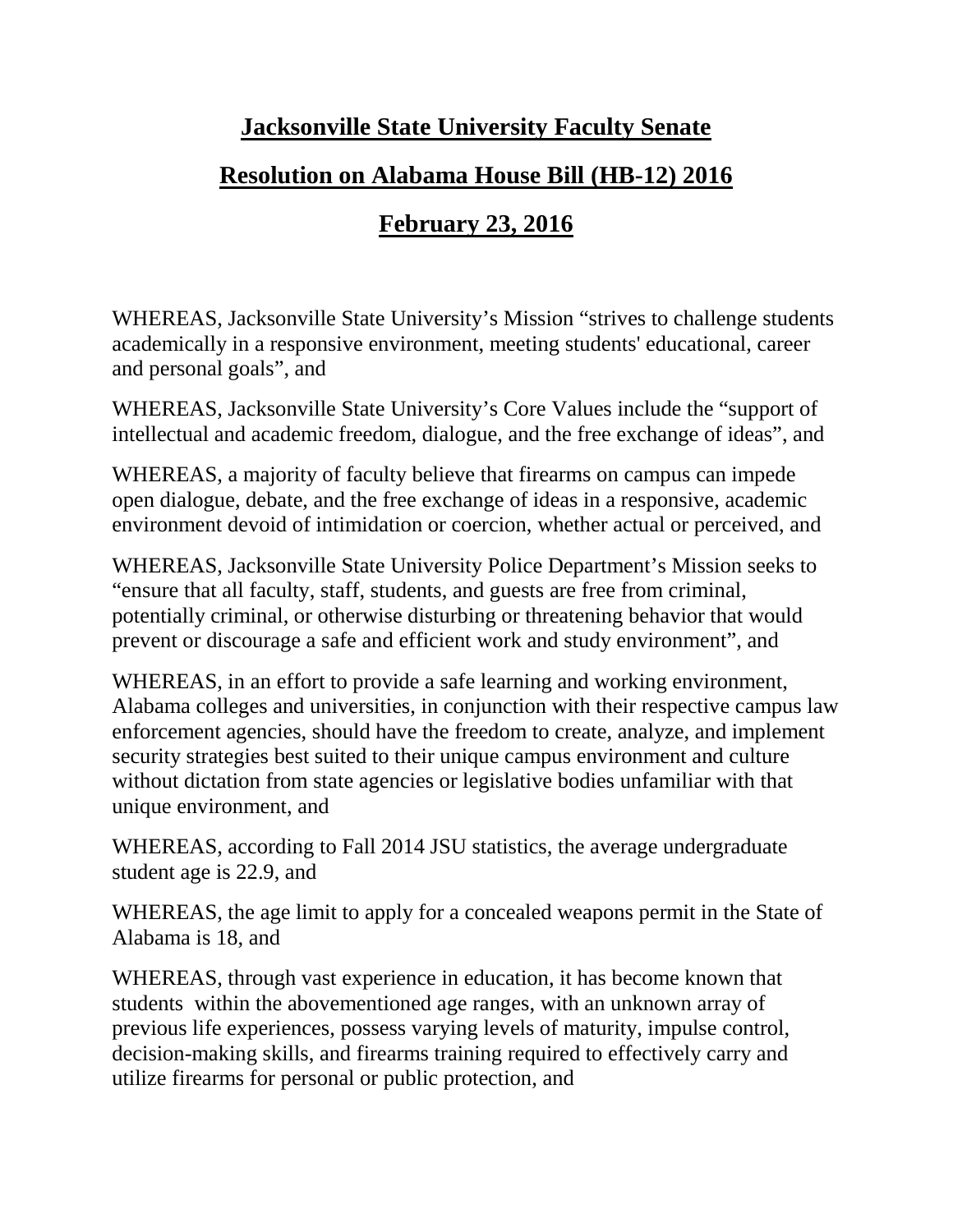WHEREAS, the Alabama House Bill 12 2016 (HB-12) provision stating that *"the president or other chief executive officer of a public institution of higher education shall adopt reasonable rules regarding the carrying of concealed pistols by permit holders on the campus of the institution. The president or officer may not adopt rules that generally prohibit or have the effect of generally prohibiting permit holders from carrying concealed pistols on the campus of the institution"* is vague and open to future and uncertain interpretation, and

WHEREAS, the Alabama House Bill 12 2016 (HB-12) contains a provision that allows *"public or private institutions of higher education to establish rules concerning the storage of pistols in dormitories or other residential facilities"* and while the dormitories at Jacksonville State University are not designed nor contain the proper equipment or staff needed to safely and properly store firearms, and the installation of such storage equipment, needed for the safety of all students, will cause the university to incur significant costs, and thus, in essence, creates an unfunded mandate from the state.

THEREFORE, let it be resolved that the Jacksonville State University Faculty Senate, with an eye to faculty majoritarian sentiment, opposes Alabama House Bill 12 and any other legislation that would preempt a public educational institution's right to prohibit or regulate possession of firearms on campus.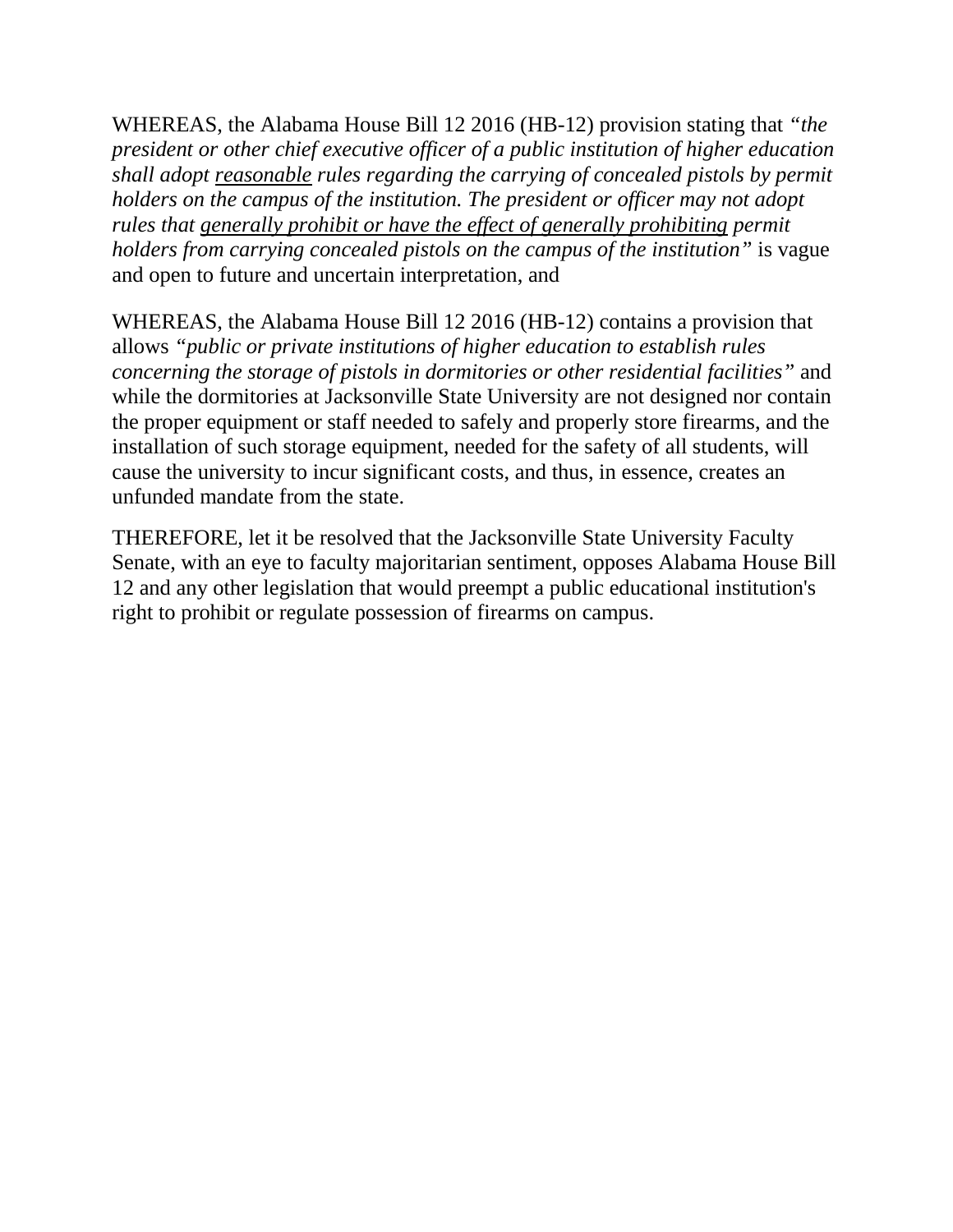

**JACKSONVILLE STATE UNIVERSITY** 700 PELHAM ROAD NORTH JACKSONVILLE, ALABAMA 36265-1602

**OFFICE OF THE FACULTY SENATE** 

March 16, 2016

**University Council** c/o Dr. Rebecca Turner Jacksonville State University 700 Pelham Road North Jacksonville, Alabama 36236

**Council Members,** 

Recently, graduate students spearheaded an effort to propose increases in compensation of graduate assistants and an expansion of graduate student tuition remission to the summer term. The faculty senate endorses this proposal and recommends that it be given serious consideration by the University Council and senior administration.

The Jacksonville State University Faculty Senate recommends the consideration of this proposal for the very reasons outlined in their recent document. Increasing the competitiveness of the graduate student compensation will allow enhanced recruitment and retention of graduate students along with a faster time to graduate.

Upon discussion and consideration, this recommendation was voted on and approved by the faculty senate on March 14, 2016 by a senate quorum.

Sincerely,

Warden Edge DNP, RN

Windon Edge, DNP, RN **Faculty Senate President** Jacksonville State University

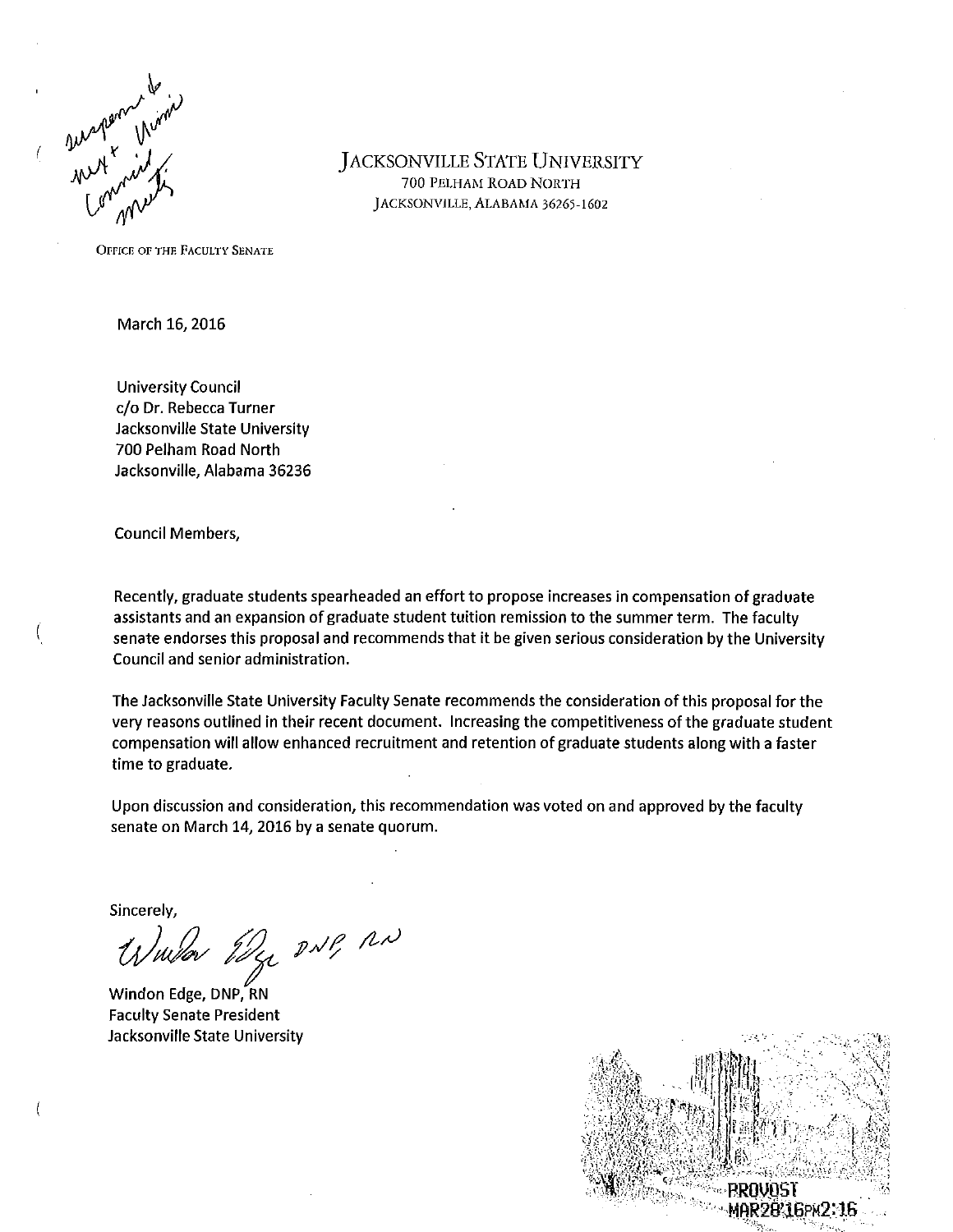## A consideration for the Reevaluation of Graduate Assistantships at Jacksonville State University

For this proposal, careful consideration has been taken for the situation with Graduate Assistants (GAs) at Jacksonville State University (ISU). These efforts stem from concern for the well being of the University, as well as the fair treatment of graduate students at JSU. The current living stipend given to graduate students is not sufficient for the work that is dedicated to the University, or comparable with the compensation given to graduate students of other advanced degree granting universities in the state. The following is proposed: increase the living stipend granted to GAs to \$12,240 a year, and extend tuition remission to summer terms.

This proposal would allow JSU to be competitive at the graduate level with our peer institutions. JSU pays graduate students less than half the amount our peer institutions pay, which draws away prospective students. If JSU increased the living stipend to a competitive level, more students would look to JSU as a serious option and more academic literature and research will be published from the University. Anecdotally, some departments have expressed concern regarding the loss of very qualified graduate students due to the low stipend and tuition remission. A competitive graduate assistantship is a critically important recruitment tool. Also, with a larger stipend and summer tuition remission, graduate students would graduate faster. Thirty-six hours are required for a master's degree. If only six tuition hours are paid in the fall and spring under a GA contract, and the monthly stipend insufficient to pay the cost of living bills, then graduate students must obtain additional employment or student loans to make ends meet. Extending GA contracts to include summer tuition would allow for graduate students to take six consecutive semesters and graduate within two years without needing to take out student loans or bring in outside income. An increase in living stipend would also increase the quality of work from the graduate

udents. GAs would no longer struggle to pay bills and would be able to focus on coursework, research, and teaching the many students they are responsible for.

### Data: From University websites and Economic Policies Institute

Stipend and Tuition Remission from in state M.S. granting universities

- Jacksonville State University: \$520/month and \$2,382 tuition/semester (Spring & Fall)
- University of Alabama in Huntsville: \$1,000/month and \$3,472 tuition/semester (Spring, Fall, and  $\bullet$ Summer)
- Troy University: \$1,000/month and \$2,382 tuition/semester (Spring, Fall, and Summer)  $\bullet$
- University of Alabama in Birmingham: \$1,750/month and \$2,521(+) tuition/semester (Spring, Fall,  $\bullet$ and Summer) and health insurance
- University of West Alabama: \$864/month and tuition remission is offered based on departmental  $\bullet$ needs
- University of West Florida: \$840/month and \$1,771/ semester (Spring, Fall, and Summer)

Average cost of living for one person in Jacksonville/Anniston AL

- Housing/Rent: \$494/month
- Food: \$271/month
- Transportation: \$200/month
- Health Insurance: \$256/month
- Necessities: \$369/month
- Total without taxes: \$1,590/month €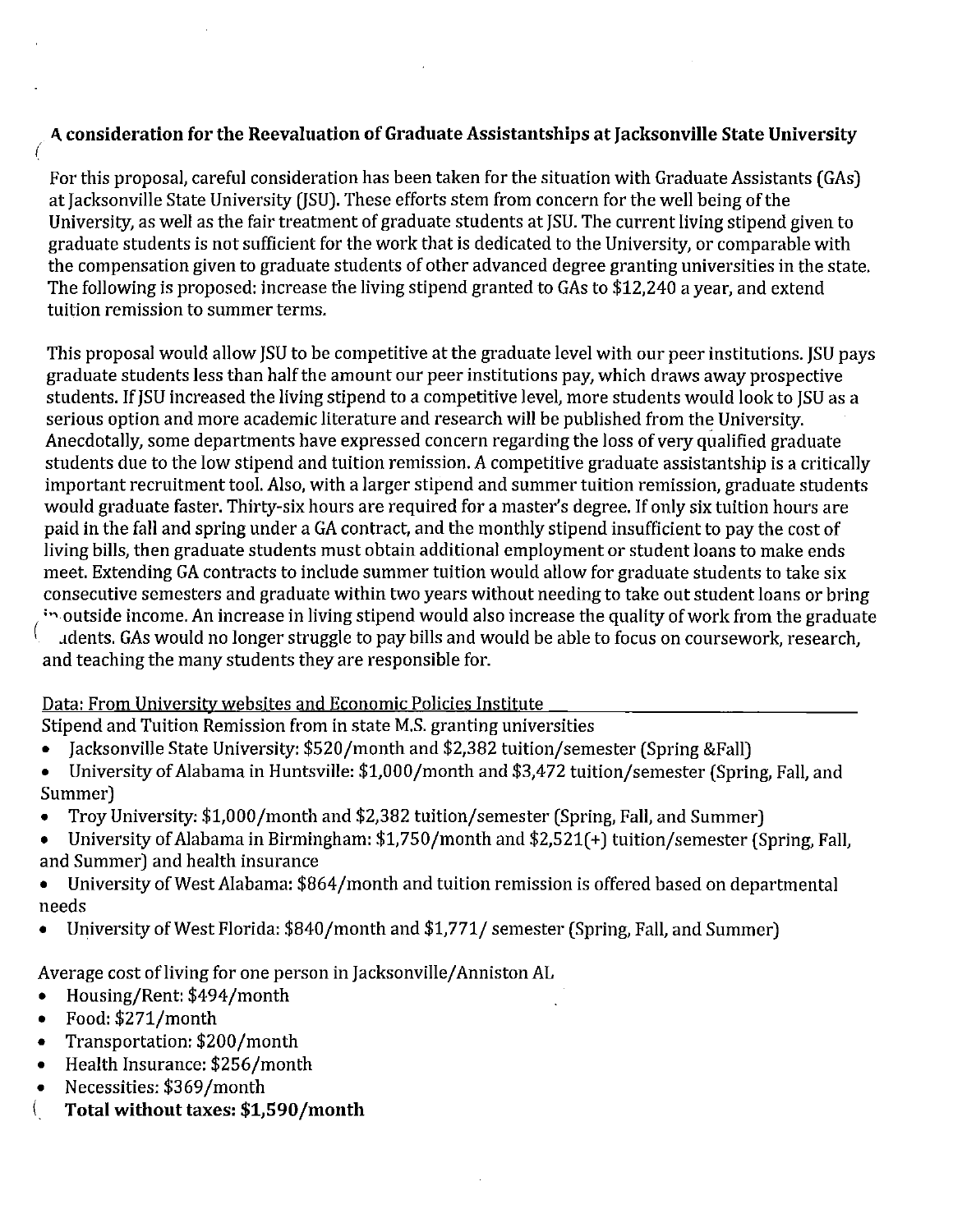**Whereas** the administrators, faculty, and staff of JSU have committed, through mutually agreed upon Core Values and Strategies [\(http://www.jsu.edu/president/vision\\_mission.html\),](http://www.jsu.edu/president/vision_mission.html)) to provide "quality teaching" and "recruit and retain" qualified undergraduate and graduate students, and

**Whereas** these commitments require excellent teaching at all levels, and

**Whereas** graduate students, adjuncts, and instructors teach large numbers of undergraduates and are often the first teachers that incoming students encounter at JSU, and

**Whereas** graduate students, adjuncts, and instructors, like any other professionals, require the investment of time and money to help them develop their skills, and

**Whereas** such investment contributes to the greater good of our university community, including its financial health, through the recruitment and retention of qualified personnel, and

**Whereas** the recruitment and retention of qualified graduate students, adjuncts, and instructors requires that JSU respond to current market conditions and offer compensation and benefits competitive with other institutions of similar size, and

**Whereas** information has recently been presented to the University Council demonstrating that the compensation and benefits budgeted for graduate students is not competitive, and

**Whereas** anecdotal evidence suggests that adjunct pay is similarly noncompetitive with likesized institutions, and

**Whereas** instructors are currently ineligible to receive University Travel and Self-Improvement Grants to support their professional development,

**Therefore**, the Faculty Senate recommends that the following three items be considered in the budgeting process, subject to the following restriction: That the three items that follow are strictly conditioned upon improved university funding that does not come at the expense of the next faculty pay increase or the reduction of departmental administrative budgets.

**Item 1: That** the living stipend be raised, and tuition remission be extended to summer terms, for Graduate Assistants;

**Item 2: That** adjunct pay and benefits be raised to a level competitive with other like-sized regional public universities in the Southeast;

**Item 3: That** eligibility for the University Travel and Self-Improvement Grant program be extended to Distinguished Lecturers, and that eligibility also be extended to faculty with a minimum of seven years at the rank of Instructor who have demonstrated in the objectives of their most recent Faculty Annual Review their commitment to accrue the instructional, scholarly, and service accomplishments to advance to the rank of Distinguished Lecturer within the next five years.